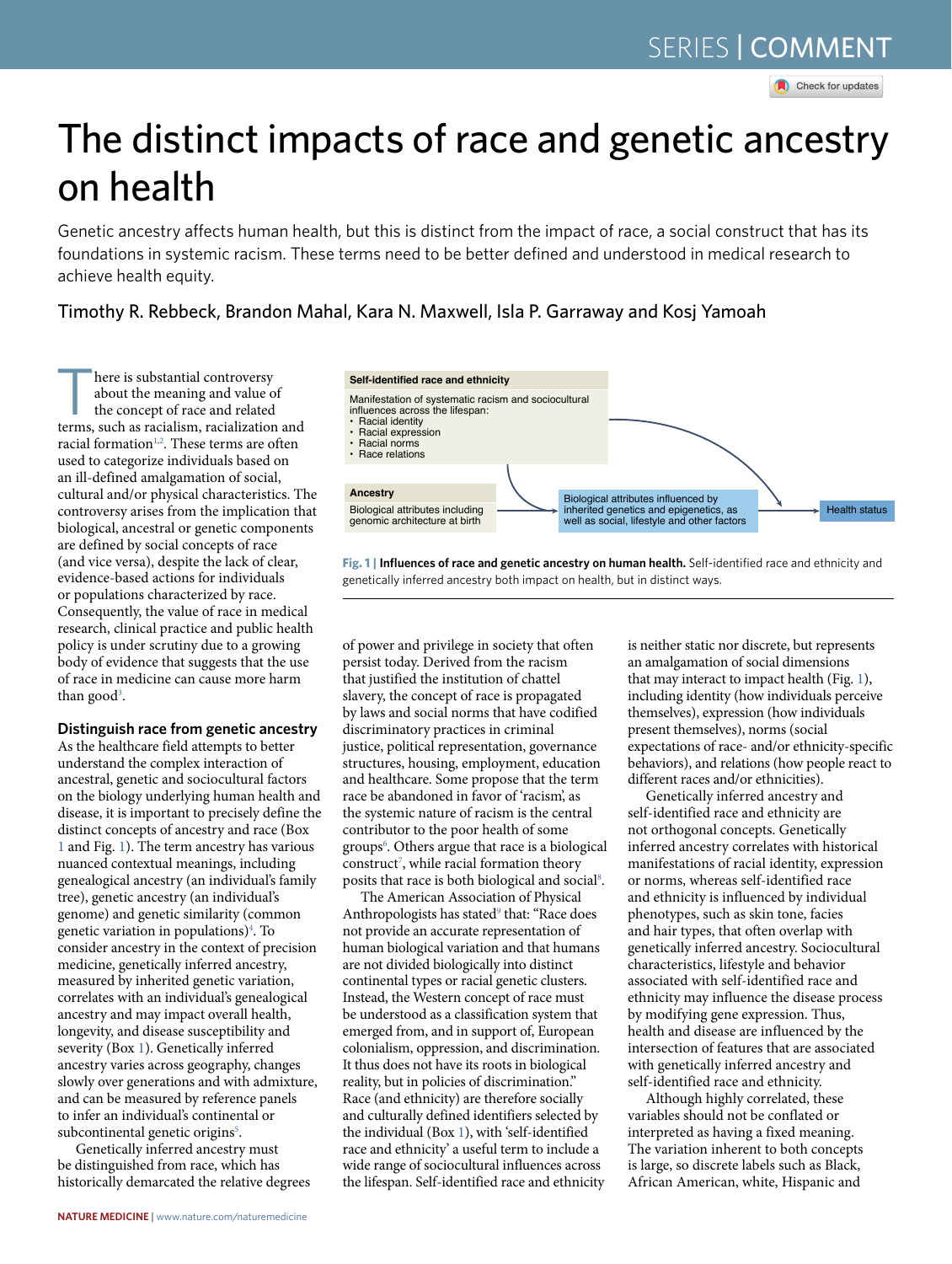### <span id="page-1-0"></span>**Box 1 | Actions to tackle health disparities**

Health disparities can be tackled by understanding the separate roles of self-identifed race and ethnicity, and genetically inferred ancestry.

Researchers should recognize that both genetic and non-genetic factors can impact disease biology and contribute to disparities. Disparities can be defned by genetically inferred ancestry, as well as by social constructs such as self-identifed race and ethnicity. Race and ancestry concepts, although frequently overlapping, should not be confated to avoid propagating racism.

Any mention of ancestry or race should include precise defnitions, with a description of why these concepts are appropriate for the research question. Assumptions and limitations associated with these concepts should be clearly understood and described.

Both sociocultural and ancestral diversity in research participants and populations is critical to ensure that interventions will optimally reduce disease risk and disparities for all populations.

Asian are likely to be oversimplified when attempting to interpret their meaning and relationship to health and disease. However, practical considerations may require simplified concepts to be used to achieve specific research, implementation, policy or other goals. For example, the US Office of Management and Budget employs minimal definitions for race and ethnicity. The mandate to use and report these categories in federally funded research<sup>10</sup> has further entrenched simplistic racial categories in the scientific literature. When used, care should be taken to avoid overstating conclusions and drawing assumptions that reinforce historic racial stereotypes, prejudice and stigmatization of these groups.

## **Address health disparities**

Human disease is the consequence of a multitude of genetic, environmental, cultural, socioeconomic and other factors. The degree to which these factors intersect to contribute to health disparities is largely unknown. Consequently, the use of self-identified race and ethnicity or genetically inferred ancestry in medical research should be well justified. For example, a study of the distribution of pathogenic variants in diverse populations to improve the application of precision therapeutics should involve a different

Interventions must be developed in a manner that allows equitable access by all groups. Development of new tools or technologies that do not consider underlying socioeconomic diferences in risk, access or usage across all groups may create or exacerbate disparities.

The interpretation and use of health-relevant data is not the purview of any one group. The generation and use of any data that compare ancestrally or socially defned groups must defne the assumptions that were used to generate these defnitions. However, these assumptions must acknowledge and respect the values and preferences of the group being studied, and ideally to involve the co-production of data generation and research results, to avoid potential stigmatization, misuse and misinterpretation of the data.

Similarly, research that uses genetic or ancestry data to compare or describe populations that are historically underrepresented in research and medicine must be explicitly considered within the context of systemic racism.

set of definitions and metrics to a study attempting to understand access to healthcare. The former should apply reference panels of genetic variants to determine genetically inferred ancestry, while the latter should use standardized categories of self-identified race and ethnicity. A clear a priori definition and rationale for the use of self-identified race and ethnicity or genetically inferred ancestry metrics should be provided, with appropriate discussion regarding the assumptions and limitations of the chosen concepts.

Precision medicine offers unique opportunities to improve health outcomes, but the Eurocentric focus of such efforts could exacerbate disparities. Manrai et al.<sup>11</sup> reported rare genetic variants associated with cardiomyopathies that were proven as non-pathogenic only when African ancestral populations were included in the analysis, demonstrating that diverse data benefit both majority and minority populations. Discovery research similarly benefits from maximal variation, as genetic contributors to health disparities cannot be addressed without representation of diverse populations.

Although self-identified race and ethnicity groups reflect social constructs, some biological and genomic differences

are likely to be enriched in certain groups, which may have clinical implications for disease prevention and management. For example, prostate cancer displays a more than two-fold increase in mortality in African American men compared to European American men. In addition to differences in screening, treatment and care access, differences in prostate tumor mutational signatures and distribution of actionable mutations (that is, those that inform precision oncology and have prognostic or treatment implications) were also observed<sup>[12–](#page-2-11)[14](#page-2-12)</sup>. These data suggest that molecular features may inform our understanding of aggressive disease and provide pathways to precision screening and treatment approaches. As more data emerge, however, critical questions remain about what self-identified race and ethnicity represents when it comes to influences on disease incidence and/or aggressiveness, such as the impact of non-genetic exposures, lifestyles and lived experience (including stress from racism) on tumor initiation and aggressiveness. Knowledge of genomic and sociocultural determinants that influence disease etiology is necessary to develop and deploy interventions that will mitigate disparities.

### **Treat underlying causes**

Both genetic variation and sociocultural factors contribute to disease etiology and health disparities, and so interventions are needed that optimally target these underlying causes. Interventions can be tailored around the characteristics of the individual or group, using multilevel risk-stratified intervention methods that reclassify risk at a baseline assessment or risk-adaptive intervention methods that allow for updated dynamic stratification based on continuously changing characteristics<sup>[15](#page-2-13)</sup>. These approaches require knowledge of the specific risk source, the magnitude of any effects, and an understanding of the setting in which an intervention may be applied.

While determinants of health and disparities are often multifactorial, they may be predominantly biological or social in nature. For example, cancer development in women who have inherited *breast cancer gene 1* or *2* (*BRCA1*/*BRCA2*) pathogenic variants is overwhelmingly genetic. Thus, the most appropriate means to limit mortality in these individuals is to address the genetic underpinnings of disease. It is appropriate to recommend that women undertake extreme measures such as salpingo-oophorectomy to address their exceptionally high cancer risk. Knowledge of common or founder pathogenic variants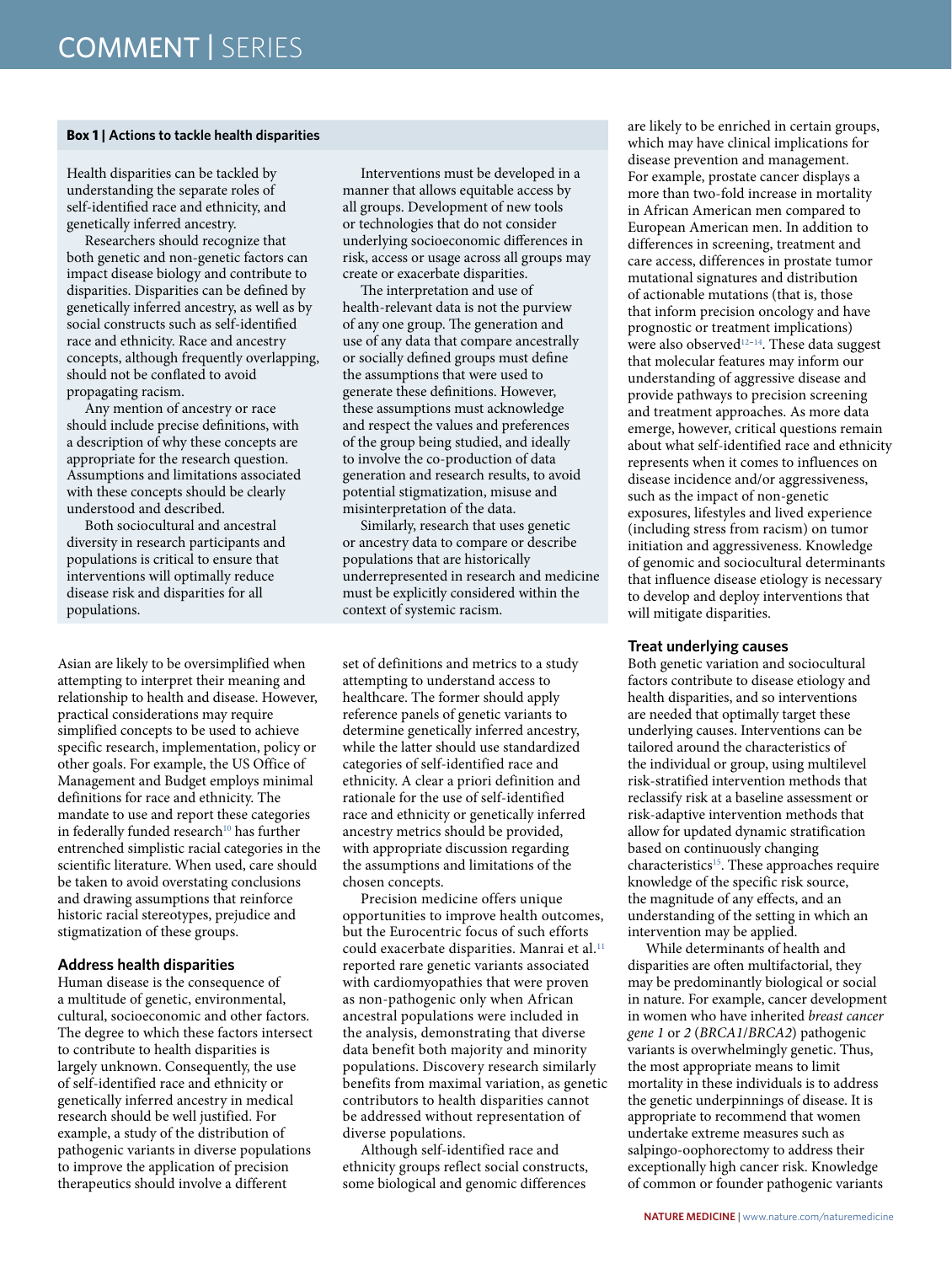## <span id="page-2-16"></span>**Table 1 | Key concepts of race and ancestry**

|                                              | Race                                                                                                                                                                             | Ancestry                                                                                                                                                                                                   |
|----------------------------------------------|----------------------------------------------------------------------------------------------------------------------------------------------------------------------------------|------------------------------------------------------------------------------------------------------------------------------------------------------------------------------------------------------------|
| Synonyms                                     | Racialism, racialization, racial formation                                                                                                                                       | Genealogical ancestry, genetic<br>ancestry, genetic similarity                                                                                                                                             |
| Proposed terminology<br>and definition       | Self-identified race and ethnicity: a<br>personal identifier based on shared<br>culture, history, background, physical<br>features and/or lived experiences                      | Genetically inferred ancestry:<br>inherited DNA that comprises an<br>individual's genome inclusive of<br>common and rare variations that<br>can be linked to populations with<br>common geographic origins |
| Determined by                                | The individual                                                                                                                                                                   | The individual's genome                                                                                                                                                                                    |
| Correlates relevant to<br>health and disease | Systemic racism; historical<br>marginalization and discrimination;<br>socioeconomic status; healthcare access; non-genetic influences<br>cultural beliefs, norms and preferences | Population and evolutionary<br>genetics, likely interacting with                                                                                                                                           |

that identify specific populations at risk (such as Ashkenazi Jews, Icelanders and others) has facilitated genetic testing and disease management. With the evidence that *BRCA1*/*BRCA2* pathogenic variants may have different frequencies in different self-identified race and ethnicity groups $16$ , molecularly driven precision approaches may be required to ultimately reduce cancer risks and disparities.

In contrast, when disease etiology is primarily a function of exposure, behavior or sociocultural factors, interventions may be best approached with limited or no consideration of ancestry or genetics. For example, the epidemic of menthol cigarette use in African Americans is the result of economic, social and policy decisions. This disparity, with a root cause of systemic racism, may be best addressed through policy change.

Most health disparities cannot be effectively addressed until the relative magnitude of importance of genetic, ancestral, sociocultural, lifestyle and other factors is understood. Knowledge of the major contributors of disease etiology, and how these differ by genetically inferred ancestry and/or self-identified race and ethnicity, will identify the most promising interventional approaches. Heterogeneity of disease risk and treatment response are also poorly understood. Population strata may exist in which a more biologically driven intervention is warranted, while stratum behavioral or policy interventions will be more effective in another population. For example, while many smokers benefit from behavioral interventions to achieve smoking cessation, a subset of smokers have genomic traits that impact biology and render them amenable to nicotine replacement or other medical therapies. A tailored behavioral approach for some, and

a tailored biological approach for others, may be warranted.

Novel tools and technologies also hold great promise to improve screening, diagnosis or treatment, but the impact of these technologies is often not equally applied to all groups. For example, mammography for breast cancer early detection is widely available yet has not benefitted all populations equally. Mammographic features of African American women differ from those of European American women and access is unequal across self-identified race and ethnicity groups. Thus, breast cancer mortality in European American women has dropped with widespread use of mammography, while breast cancer mortality in African American women has not<sup>17</sup>. A combination of factors that differ by self-identified race and ethnicity may be at play, including ancestry, age, lifestyle and screening access. Importantly, research focused on genomics and novel technologies must not divert resources away from approaches that address the consequences of systemic racism. Rather, knowledge of genomics and classification tools should complement existing population health and policy-based strategies — as long as they are accessible to all.

#### **Systemic racism**

Metrics such as self-identified race and ethnicity and genetically inferred ancestry are frequently used to categorize individuals, but are often poorly defined and are likely too simplistic to achieve meaningful clinical utility when evaluating etiologies of health disparities. The lack of clear and consistent definitions of concepts may therefore cause more harm than benefit. Given that the underlying concepts of race and ancestry

are often ambiguous and highly nuanced, it is critical that they are well defined and appropriately used (Table [1](#page-2-16)).

There is ample evidence that persistent societal inequities are the primary cause of racial disparities, but ancestral genetic factors should still be evaluated. Indeed, a combination of elements likely determine disease aggressiveness, risk of progression and other outcomes. Studies of health disparities must consistently consider the effects of systemic racism manifest in our social, educational, economic, policy and health systems acting on individuals who may also have variable genetic propensities for health and disease. More precise knowledge of specific genetic and non-genetic factors that underlie risk and disease biology will aid in the discovery of novel interventions and improve health equity for all.  $\Box$ 

## Timothy R. Rebb[eck](http://orcid.org/0000-0001-8192-4202) <sup>D</sup><sup>1⊠</sup>, Brandon Mahal<sup>2</sup>, Kara N. Max[wel](http://orcid.org/0000-0001-9055-3538)l $\mathbf{D}^3$ , Isla P. Garraway<sup>4,5</sup> and Kosj Yamoah<sup>D6</sup>

*1 Harvard TH Chan School of Public Health and Dana-Farber Cancer Institute, Boston, MA, USA. 2 University of Miami Sylvester Cancer Center, Miami, FL, USA. 3 Department of Medicine and Abramson Cancer Center, University of Pennsylvania School of Medicine and Michael Crescenz VA Medical Center, Philadelphia, PA, USA. 4 Department of Urology and Jonsson Comprehensive Cancer Center, University of California, Los Angeles, CA, USA. 5 VA Greater Los Angeles Healthcare System, Los Angeles, CA, USA. 6 H. Lee Moftt Cancer Center & Research Institute, Tampa, FL, USA.* 

✉*e-mail: [timothy\\_rebbeck@dfci.harvard.edu](mailto:timothy_rebbeck@dfci.harvard.edu)*

#### Published online: 09 May 2022

<https://doi.org/10.1038/s41591-022-01796-1>

#### References

- <span id="page-2-0"></span>1. Goldberg, D. *Ethn. Racial Stud.* **15**, 543–569 (1992).
- <span id="page-2-1"></span>2. Barot, R. et al. *Ethn. Racial Stud.* **24**, 601–618 (2001).
- <span id="page-2-2"></span>3. Hsu, C. Y. et al. *N. Engl. J. Med.* **385**, 1750–1760 (2021).
- <span id="page-2-3"></span>4. Mathieson, I. et al. *PLoS Genet.* **16**, e1008624 (2020).
- <span id="page-2-4"></span>5. Mersha, T. B. et al. *Hum. Genomics* **9**, 1 (2015).
- <span id="page-2-5"></span>6. Braveman, P. et al. *Front. Public Health* **9**, 689462 (2021).
- <span id="page-2-6"></span>7. Templeton, A. *Stud. Hist. Philos. Biol. Biomed. Sci.* **44**, 262–271 (2013).
- <span id="page-2-7"></span>8. Omi, M. et al. *Racial Formation in the United States* 3rd edn. (Routledge, 2014).
- <span id="page-2-9"></span><span id="page-2-8"></span>9. Fuentes, A. et al. *Am. J. Phys. Anthropol.* **169**, 400–402 (2019). 10. Office of the Assistant Secretary for Planning and Evaluation.
- *HHS-DATA* [https://aspe.hhs.gov/collaborations-committees](https://aspe.hhs.gov/collaborations-committees-advisory-groups/hhs-data/hhs-data-council-introduction/dc-archive/policy-statement-inclusion-race-ethnicity-dhhs-data-collection-activities)[advisory-groups/hhs-data/hhs-data-council-introduction/](https://aspe.hhs.gov/collaborations-committees-advisory-groups/hhs-data/hhs-data-council-introduction/dc-archive/policy-statement-inclusion-race-ethnicity-dhhs-data-collection-activities) [dc-archive/policy-statement-inclusion-race-ethnicity-dhhs-data](https://aspe.hhs.gov/collaborations-committees-advisory-groups/hhs-data/hhs-data-council-introduction/dc-archive/policy-statement-inclusion-race-ethnicity-dhhs-data-collection-activities)[collection-activities](https://aspe.hhs.gov/collaborations-committees-advisory-groups/hhs-data/hhs-data-council-introduction/dc-archive/policy-statement-inclusion-race-ethnicity-dhhs-data-collection-activities) (2021).
- <span id="page-2-10"></span>11. Manrai, A. K. et al. *N. Engl. J. Med.* **375**, 655–665 (2016).
- <span id="page-2-11"></span>12. Awasthi,, S. et al. *Clin. Cancer Res.* **27**, 320–329 (2021).
- 13. Mahal, B. A. et al. *N. Engl. J. Med.* **383**, 1083–1085 (2020).
- <span id="page-2-12"></span>14. Cooperberg, M. R. et al. *Eur. Urol.* **74**, 444–452 (2018).
- <span id="page-2-14"></span><span id="page-2-13"></span>15. Rebbeck, T. R. et al. *Cancer Discov.* **8**, 803–811 (2018). 16. Friebel, T. M. et al. *Hum. Mutat.* **40**, 1781–1796 (2019).
- <span id="page-2-15"></span>17. DeSantis, C. E. et al. *CA Cancer J. Clin.* **69**, 438–451 (2019).

#### Acknowledgements

This work was supported in part by Department of Defense award CDMRP-PC181013 and Prostate Cancer Foundation (K.Y.); National Cancer Institute grant P20-CA233255